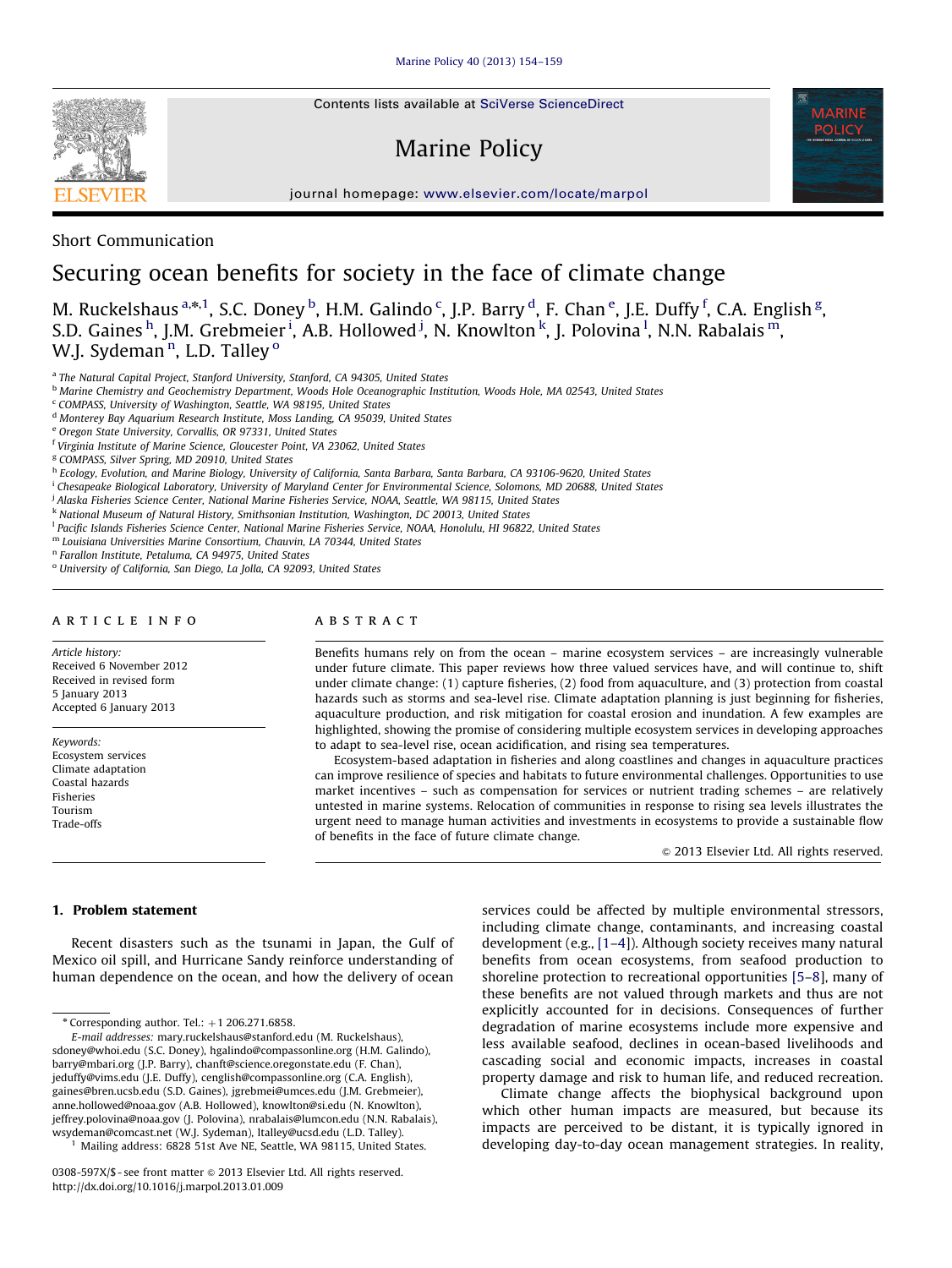climate change impacts on the ocean are already evident and likely to worsen with time [\[9](#page-3-0),[10](#page-3-0)]. Atmospheric  $CO<sub>2</sub>$  concentration has increased by 40% over the last century, and is projected to continue growing into the future under all realistic emission scenarios [\[11\],](#page-3-0) further increasing pressures on marine systems through ocean acidification and warming. Observed and projected anomalies in global temperature and sea level are increasing at an accelerating rate [\[11\]](#page-3-0), which portend challenges for species' environmental tolerances and ocean productivity, the ecological interactions that determine ecosystem function, and the stability of coastal human communities [\[9\]](#page-3-0). Greenhouse gas emissions from the past have committed the planet to a certain amount of future climate change, regardless of mitigation measures put into place in the near to mid-term future [\[11\].](#page-3-0)

In the face of these dramatic changes to ocean environments, society is beginning to respond by altering individual behaviors, innovating technologically, and adjusting policies and management [\[10,12–15\]](#page-3-0). Evaluating the cumulative effects of potential climate solutions for society as a whole remains a challenge, especially because marine climate impacts cut across several sectors of existing management and regulation, such as fisheries, transportation, recreational activities, and coastal and energy development. Expressing objectives for climate adaptation in terms of multiple ecosystem services would allow us to: (1) understand the breadth of climate change impacts more clearly by focusing on changes to those ocean services society values most (e.g., food security, shoreline protection, recreation), and (2) consider and prioritize potential adaptation and mitigation solutions to account for cumulative impacts on people through changes in these highly valued ecosystem services.

#### 2. Climate change and marine ecosystem services

Climate change will impose significant challenges to food security for both capture fisheries and aquaculture. Seafood currently provides  ${\sim}{15}\%$  of the animal protein intake for the world's population, along with essential nutrients and livelihoods [\[16](#page-3-0)[–21\]](#page-4-0). Range shifts in fish and shellfish populations attributed to climate [\[4](#page-3-0)[,19,21–24](#page-4-0)] have altered the magnitude and distribution of capture fisheries taken across the globe [\[25,26\]](#page-4-0). Smallscale commercial and recreational fisheries are especially vulnerable, since it is difficult for small boats to venture far from harbors and traditional fishing grounds [\[27–30\]](#page-4-0), and less capital is available to switch gear or develop new markets [\[28,31\]](#page-4-0). Thus, even though the total value of fishery landings may have risen in some areas, the distributional effects for fishers are likely to be stark, as some fisheries fail and others emerge [\[3,](#page-3-0)[25,27](#page-4-0),[32\]](#page-4-0).

At the same time, sea-level rise and potential increases in storm frequency and severity will threaten coastal communities. Coastal habitats – such as seagrasses, kelp forests, coral reefs, mangroves, wetlands, and dunes – can provide protection from erosion and inundation due to storm surge (e.g., [\[33–43](#page-4-0)]). Loss of these nearshore habitats can have dire implications, including damage to coastal infrastructure, private property, and loss of human life [\[39,44–49](#page-4-0)]. For example, coastal wetlands in the United States are estimated currently to provide \$23.2 billion/ year in storm protection services [\[50\]](#page-4-0). Marshes and mangroves are especially vulnerable to sea-level rise, particularly in developed areas where ''coastal squeeze'' allows no room for inland migration [\[51\]](#page-4-0). The shielding benefits of coastal habitats may become more acute in the future as the coastal human population expands [\[2](#page-3-0)[,47,52](#page-4-0)]. Many of these same coastal habitats also function as nurseries for recreationally and commercially important marine and estuarine species [\[53\]](#page-4-0).

Fishing opportunities and coastal protection directly impact recreation and tourism, which are among the world's most profitable industries (e.g., [\[54,55\]](#page-4-0)). Several studies of climate change have quantified resulting economic loss in recreational diving, fishing, tourism, and property values [\[1](#page-3-0)[,28,56–62\]](#page-4-0). For example, Brander et al. [\[1\]](#page-3-0) noted that recreation and tourism in coral reef systems often constitute the most important use values. On Australia's Great Barrier Reef, surveys suggested that reef trips by divers and snorkelers could fall by up to 80% under reasonable scenarios of climate-induced coral and fish decline, resulting in lost tourism expenditures in the Cairns area of  $\sim$  A\$103 million per year [\[63\]](#page-4-0). Unfortunately, both corals [\[64\]](#page-4-0) and temperate seagrasses [\[65\]](#page-4-0) are highly sensitive to warming; and the occurrence of coral bleaching from thermal stress may be exacerbated by ocean acidification [\[9](#page-3-0)[,66\]](#page-4-0).

### 3. Opportunities and challenges of climate adaptation strategies

Governments, NGOs, development banks, and private sector innovators at the cutting edge of climate policy are actively seeking adaptation strategies that address multiple, interacting effects of climate change on marine systems [\[67–71](#page-4-0)]. Fig. 1 illustrates how evaluations of climate adaptation strategies could change when considering the consequences for multiple ecosystem service benefits. For example, a strategy such as coastal armoring can look like a good idea when property protection is the only goal; but look very different when trade-offs in impacts on fisheries and recreation also are considered. One obvious solution – drawing from the toolbox of existing management measures to address pollution, over-fishing, coastal hazard risks, or poor infrastructure – can increase resiliency of marine ecosystems and services [\[14,15\]](#page-3-0). For example, existing coastal habitat protection laws aimed at reducing eutrophication of receiving waters also keeps in check those same biophysical processes that exacerbate ocean acidification [\[13\]](#page-3-0).

An ecosystem services framework for climate adaptation informs questions like: should we focus on adaptation strategies



Fig. 1. An illustrative example of how two potential adaptation strategies (coastal armoring and habitat restoration) to a climate change process (in this case sea level rise) affect three types of ocean benefits (food security, coastal protection, tourism and recreation). Type of impact indicated as either primarily positive  $(+)$ , primarily negative  $(-)$ , or mixed  $(\pm)$ . Solid lines indicate stronger interactions than dotted lines. Although this represents a simplified view of these interactions and does not include other aspects such as cost-effectiveness over time, it illustrates the value of evaluating tradeoffs among policy options.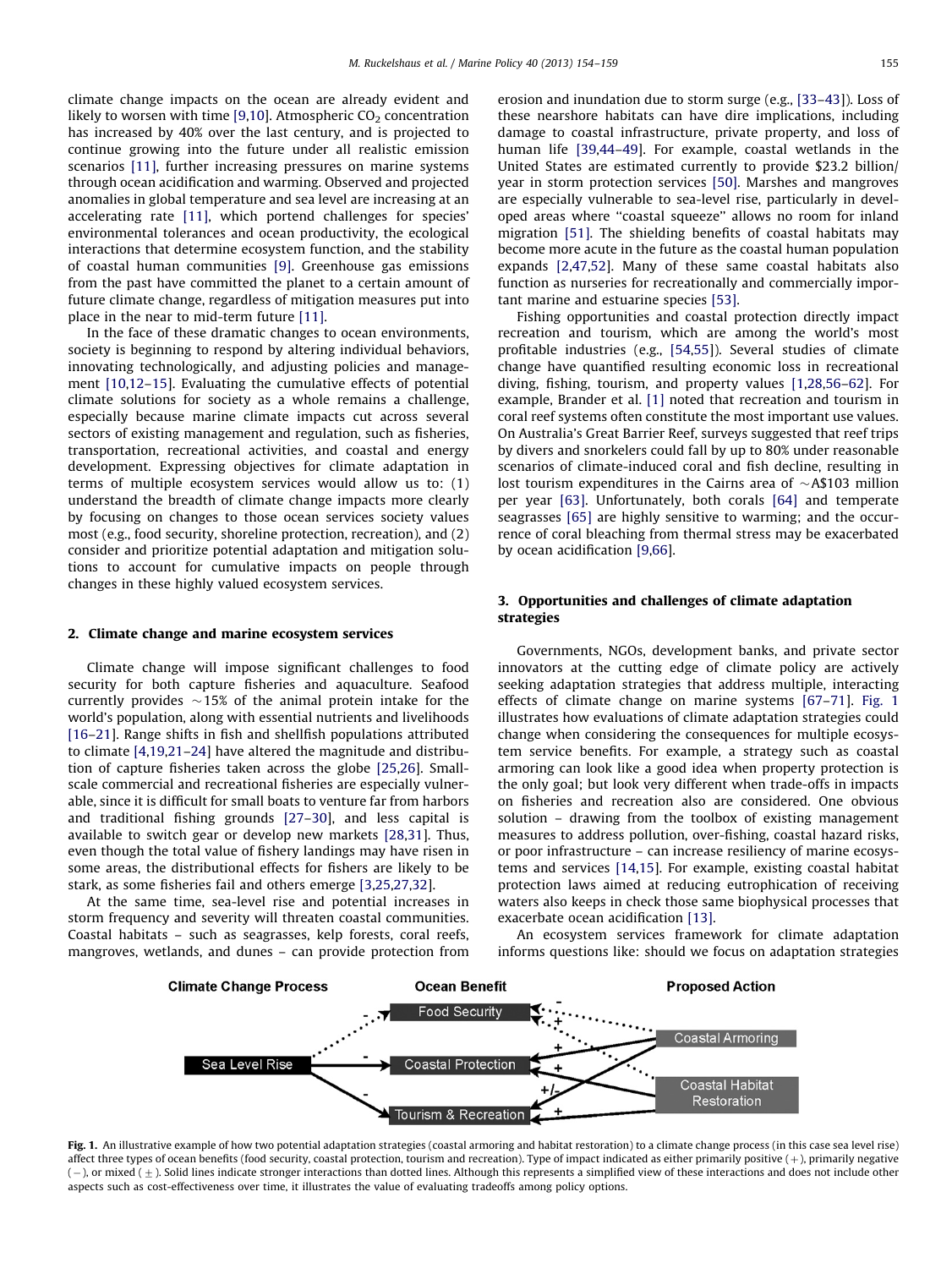that maximize benefits for critical services (e.g., food provision), or those that benefit the greatest number of services, or the most vulnerable groups of people? Also, how can services provided by ecosystems reduce risks to people from climate change? This paper examines how the following proposed solutions to marine climate change impacts could be evaluated through the lens of ecosystem services.

#### 3.1. Ecosystem-based adaptation

Ecosystem-based adaptation takes advantage of natural habitats and processes to avoid or ameliorate climate impacts [\[67,72–74](#page-4-0)]. Assessments show that where ecological resilience is high (e.g., often where local stressors are minimized and habitat heterogeneity and connectivity among marine habitats is maintained), coastal systems will be better equipped to respond to climate-related changes in storms, freshwater runoff, fishing pressures, and other potential stressors [\[2](#page-3-0)[,75](#page-4-0)–[79](#page-5-0)].

Restoration of oysters and seagrasses in the Chesapeake [\[80,81\]](#page-5-0), oyster reefs in the Gulf of Mexico [\[82,83\]](#page-5-0), mangroves around the Indian Ocean [\[84\],](#page-5-0) and coral in the Great Barrier Reef [\[85\]](#page-5-0) have all been motivated in part by desires to protect shorelines from erosion or inundation. If such shoreline restoration strategies also considered climate impacts on future sea level and storms, the benefits to surrounding communities could multiply quickly [\[39,45,](#page-4-0)[81,86\]](#page-5-0). Estimates of multiple ecosystem service benefits from restored marine ecosystems are rare, but decision support tools for their accounting, applications, and potential tradeoffs with other uses are emerging [\[87,88](#page-5-0)]. Several estimates for restored mangroves show that the benefit-to-cost ratio of planting and maintenance is greater than 4, even accounting solely for timber, fishery support, carbon sequestration, and coastal protection [\[89–91](#page-5-0)]. If additional services were included (e.g., other foods, construction materials, household items, medicines, tourism, and spiritual and cultural values) the net benefits would be even greater.

The location of restoration projects has a strong effect on tradeoffs in installation and maintenance costs, longevity, and the full suite of ecosystem services that could be provided [\[46](#page-4-0)[,84,92–96](#page-5-0)]. The science is still evolving for how best to site, design, and evaluate such restoration projects, and the scale of implementation is just now increasing beyond that of small-scale research sites (e.g., [\[83\]\)](#page-5-0). On an optimistic note, the rate of recovery of many marine benthic and pelagic ecosystems is on the order of 10 years or less; and there is recent hope for restoration of even coral reefs—thought to be much slower to recover than either mangroves or seagrasses [\[80,97–100](#page-5-0)].

#### 3.2. Fisheries management

Simulation models suggest that adjustments to harvest regimes (especially lowering catch of over-exploited species and allowing higher catch of under-exploited, typically offshore species) could have a greater effect on productivity and economic performance in fisheries than impacts due to warming over the next 25 years [\[3](#page-3-0)[,101–103\]](#page-5-0). Observed lags in Northeastern United States fisheries over the past 40 years relative to range shifts of fished species suggest that economic or management constraints are limiting adjustments of fishers to climate change [\[104\].](#page-5-0) Similarly, a global production-consumption model for fishmeal fisheries found that harvest management and market behavior (e.g., fishmeal demand from aquaculture and agriculture) affected fishery yields more than climate impacts [\[105\].](#page-5-0) Thus fisheries management should be a significant tool for bolstering fishery resilience to climate change. In some regions, fishery scientists are developing ecosystem models that incorporate climate impacts on harvested species and their landings and market values [\[4,](#page-3-0)[25](#page-4-0)[,102,105–107](#page-5-0)]; and this information could be used to set catch levels that can be sustained under climate futures. For data-limited fisheries and in places where technical capacity is low, simpler methods are needed that incorporate basic ecological principles into stock assessments and management decisions (e.g., [\[108–110\]](#page-5-0)).

Additional fisheries management strategies to bolster resilience to climate change include integrating marine protected areas (MPAs) into spatial management approaches to support livelihoods through multiple ecosystem services, and identifying multiple livelihood options for fishers and others whose livelihoods depend on the ocean [\[29](#page-4-0),[87,111,112](#page-5-0)]. Assessment of these strategies can help identify conditions under which fishing or aquaculture-based communities should be encouraged to diversify livelihood options, shift the location of their fishing grounds or gear types, or get out of a fishery altogether. For example, destructive fishing in coral reefs was found to have high initial economic value, but the combined sustainable fishing, tourism and coastal protection benefits of more protected reefs have higher estimated value over time [\[67\].](#page-4-0) The ecosystem services framework accounted for these multiple benefits of the reefs and illuminated the significant net cost to those communities from the single sector of fishing.

#### 3.3. Aquaculture practices

Aquaculture is on the rise as demand for seafood increases and wild harvests saturate globally and even decline in some regions [\[18,23,](#page-4-0)[113,114\]](#page-5-0). It is unclear how much additional food production can be sustained from mariculture [\[18,23,24](#page-4-0)[,113,114](#page-5-0)]. The fraction of seafood consumption by humans from aquaculture reached nearly 46% worldwide in 2008 and is projected to rise [\[16](#page-3-0)[,115\]](#page-5-0). In the United States, where 80% of seafood consumed is imported, more than half of the imported seafood comes from aquaculture [\[116\]](#page-5-0). Increased ocean acidification, low oxygen events, and rising temperatures are already affecting shellfish aquaculture operations [\[18](#page-4-0),[21](#page-4-0)[,117\]](#page-5-0); and resulting vulnerability tends to be concentrated in the tropics (e.g., [\[21\]\)](#page-4-0). The underlying causes of vulnerabilities include biophysical factors (e.g., time scales over which acidification is likely to reach critical thresholds) and socio-economic factors (e.g., nutritional dependency, economic importance of revenues from sales, and societal adaptive capacity).

The sustainability and reliability of aquaculture under future climate depends heavily on the location of farms and the type of operation. Climate considerations in risk assessments for aquaculture practices are growing [\[18,72,](#page-4-0)[118–120](#page-5-0)]. For example, implementation of the Aquaculture Stewardship Council (ASC) standards for bivalves, abalone, and shrimp are underway; and in some areas, potential climate impacts are being incorporated into the design and siting of facilities [\[121\]](#page-5-0). Tradeoffs on multiple ecosystem services will need to be assessed as highly productive coastal and wetland regions are sought for aquaculture facilities, maintenance of biodiversity for wild-caught fisheries [\[113\],](#page-5-0) sources of coastal protection [\[15\]](#page-3-0) and draws for tourism [\[10\].](#page-3-0)

#### 3.4. Market-based incentives

With the notable exception of fishery catch-shares [\[122–124\]](#page-5-0) and a few nascent investment schemes for coastal wetlands (e.g., [\[125,126\]](#page-5-0)), market approaches (including Payment for Ecosystem Services, or PES) have been used sparingly in marine management and investment decisions. Nevertheless, PES and other marketbased approaches could be developed further to account more fully for the impacts of human activities on marine ecosystem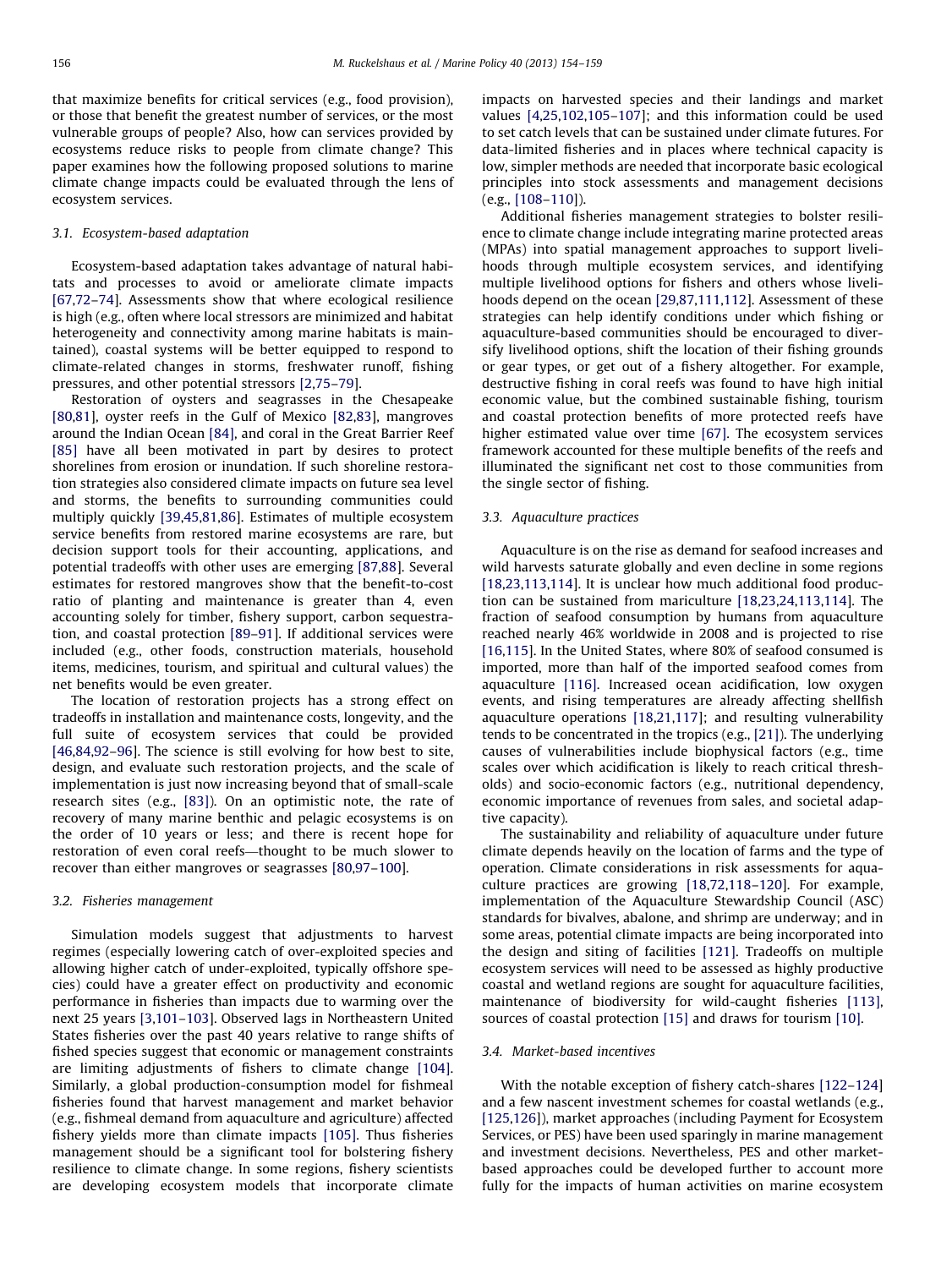<span id="page-3-0"></span>services. For example, nutrient trading schemes designed to reduce eutrophication in Chesapeake Bay are slowly getting underway in Pennsylvania, Virginia, Maryland, and other states; but significant market and regulatory hurdles remain [\[127,128\]](#page-5-0).

In a growing number of cases around the world, payments through user fees or taxes on commercial enterprises are funding reef and other nearshore habitat protection for the tourism, coastal protection, and fishery habitat benefits they provide [\[129](#page-5-0)–[131](#page-5-0)]. Belize charges higher taxes for cruise ship lines to pay for patrolling, research, and stewardship of the coral reef and mangrove keys that are the primary draw for tourists [\[132\].](#page-5-0) The Great Barrier Marine Park Authority in Australia was a pioneer in using visitor fees to partially offset maintenance and protection of reefs and islands within the Park boundary [\[125\].](#page-5-0) Many other marine parks have since followed suit. There are likely to be limits to environmental market-based approaches for climate adaptation until barriers related to property rights, governance (e.g., local to international jurisdiction) and alignment of providers and beneficiaries in the ocean are lowered [\[133\]](#page-5-0).

#### 3.5. Relocation

Relocation of human communities is fraught with controversy, but such strategies already are being applied in more vulnerable regions around the world. For example, six Alaskan communities are now planning relocation at a cost of \$30–50M per village [\[95\].](#page-5-0) Many tropical island nations in the Indo-Pacific are built on lowlying, narrow coral atolls that are especially vulnerable to sealevel rise and leave little room for adaptation strategies such as retreating inland and/or to higher ground. Most of the population of Kiribati, for example, is concentrated in an urban setting on Tarawa, much of which is less than 3 m in elevation and less than half a kilometer wide. Without substantial adaptation, the economic impacts of climate change and sea-level rise on Kiribati are estimated to be equivalent to 17–34% of its 1998 GDP by midcentury [\[134\]](#page-5-0). Kiribati and other island nations are pursuing multi-pronged adaptation strategies including efforts to protect coastal infrastructure and limit coastal erosion through, for example, mangrove replanting. On longer time-scales, population resettlement to other countries may need to be implemented as a last resort.

#### 4. Conclusion

In spite of the daunting challenges facing this crowded and warming planet, there are encouraging signs that human interventions can be effective in improving the capacity of marine systems – and the benefits they provide – to adapt to climate change.

Given the precarious state of global and local economies and increasing vulnerability of people living near coastlines, linking market and human wellbeing outcomes to ecosystem protection and restoration offers hope for sustaining and securing services from marine systems. For example, information on the sources of both biophysical and social vulnerabilities of communities to future climate impacts [\[19,21](#page-4-0)[,135\]](#page-5-0) can be used to target adaptation strategies towards solutions (e.g., increasing adaptive capacity of a community, restoring degraded coastal habitats) that will make a difference.

Promising examples linking ecosystem change to human wellbeing are growing, such as the Coral Triangle Initiative [\[136\]](#page-5-0), an integrated strategy to increase the resilience of a marine system in the face of future climate change. The Initiative is overseen by six country governments, NGOs, and representatives from the private sector, and encompasses a population of over 200 million people. Its main aims are to support the biodiversity protection of coral reefs, fisheries economies, and food security. A key part of their strategy is to establish multiple MPAs, increasingly coupled to exclusive fishing zones, to help secure benefits for local fishers. These protected areas are designed from the outset to reduce the region's vulnerability to climate change by providing coastal protection, food security, and livelihoods [\[137–139](#page-5-0)].

When push comes to shove, policy leaders and individuals will choose actions that meet immediate material needs for their communities or families. When connections between actions affecting marine ecosystems are clearly linked to changes in human health and wellbeing, and multiple objectives (and thus tradeoffs) are included up front, climate adaptation strategies will become management and policy priorities.

#### Acknowledgments

The authors thank J Lubchenco and M McNutt for early encouragement and inspiration for this paper. COMPASS, supported by the David and Lucile Packard Foundation (DLPF) and Oak Foundation, convened the author group and shepherded the process that produced this manuscript. The authors appreciate support from NSF, NASA, NOAA, the DLPF, the Gordon and Betty Moore Foundation, and the Natural Capital Project.

#### References

- [1] Brander L, Vanbeukering P, Cesar H. The recreational value of coral reefs: a meta-analysis. Ecol. Econ 2007;63:209–218.
- [2] Howes NC, FitzGerald DM, Hughes ZJ, Georgiou IY, Kulp M a, Miner MD, et al. Hurricane-induced failure of low salinity wetlands. Proc Nat Acad Sci USA 2010;107:14014–14019.
- [3] Perry RI. Potential impacts of climate change on marine wild capture fisheries: an update. J Agric Sci 2010;149:63–75.
- [4] Barange M, Allen I, Allison E, Badjeck M-C, Blanchard J. Drakeford B, et al. Predicting the impacts and socio–economic consequences of climate change on global marine ecosystems and fisheries: the QUEST\_Fish framework. In: Ommer R, Perry I, Cochrane KL, Cury P, editors. World fisheries: a social– ecological analysis. New Jersey: Wiley–Blackwell; 2011. p. 440pp.
- [5] Peterson CH, Lubchenco J. Marine ecosystem services. In: Daily G, editor. Nature's services: societal dependence on natural ecosystems. Washington, DC: Island Press; 1997. p. 392.
- [6] UNEP. Marine and coastal ecosystems and human well-being. Russell: J Bertrand Russell Arch 2006:64.
- [7] Sumaila UR, Cheung WWL, Lam VWY, Pauly D, Herrick S. Climate change impacts on the biophysics and economics of world fisheries. Nat Clim Change 2011:1–8.
- [8] Guerry A, Plummer M, Ruckelshaus M, Holland DS. Modeling marine ecosystem services. In: Levin S, editor. Encyclopedia of biodiversity. Amsterdam: Elsevier; Academic Press; 2012.
- [9] Doney SC, Ruckelshaus M, Duffy JE, Barry JP, Chan F, English CA, et al. Climate change impacts on marine ecosystems. Annu Rev Mar Sci 2012;4:11–37.
- [10] Griffis R, Howard J. Oceans and marine resources in a changing climate: technical input to the 2013. Nat Climate Assess 2012.
- [11] National Research Council. Climate stabilization targets: emissions, concentrations and impacts over decades to Millennia. Washington DC: National Academies Press; 2011 298.
- [12] Gregg R, Hansen LJ, Feifel K, Hitt J, Kershner J, Score A, et al. The state of marine and coastal adaptation in North America: a synthesis of emerging ideas. Bainbridge WA: EcoAdapt; 2011 145p. available at:.
- [13] Kelly RP, Foley MM, Fisher WS, Feely RA, Halpern BS, Waldbusser GG, et al. Mitigating local causes of ocean acidification with existing laws. Science (New York, N.Y.) 2011;332:1036–1037.
- [14] National Ocean Council. Draft National Ocean Policy Implementation Plan. 2012; 115. Available at: < [www.whitehouse.gov/administration/eop/](www.whitehouse.gov/administration/eop/oceans/implementationplan)  $oceans/implementationplan$
- [15] United Nations University, The Nature Conservancy. World risk report 2012. 2012; 70. Available at:  $\langle$  www.nature.org/ourinitiatives/.../world-riskreport-2012-pdf $\rangle$
- [16] FAO. The state of the world fisheries and aquaculture. Rome: Food and Agriculture Organization of the United Nations; 2010; 197.
- [17] Smith MD, Roheim CA, Crowder LB, Halpern BS, Turnipseed M, Anderson JL et al. Sustainability and global seafood. Science (New York, N.Y.) 2010;327:784–786.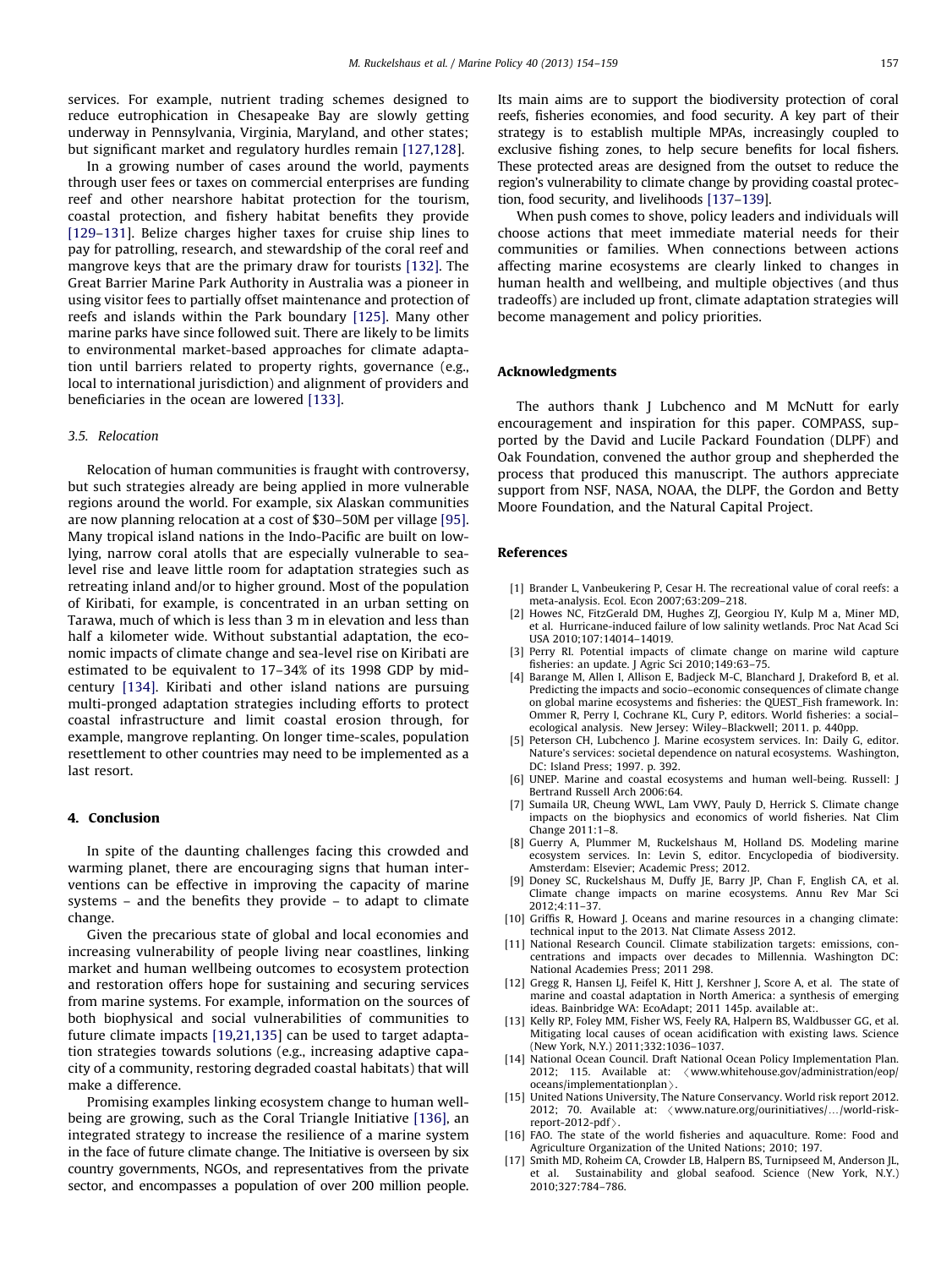- <span id="page-4-0"></span>[18] DaSilva S, Soto D. Climate change and aquaculture: potential impacts, adaptation, and mitigation. In: Cochrane K, Young CD, Soto D, Bahri T, editors. Climate change implications for fisheries and aquaculture: overview of current scientific knowledge. FAO fisher. Rome: FAO; 2009. p. 151–212.
- [19] Allison EH, Perry AL, Badjeck M-C, Adger WN, Brown K, Conway D, et al. Vulnerability of national economies to the impacts of climate change on fisheries. Fish Fish 2009;10:173–196.
- [20] Allison EH. Aquaculture, fisheries, poverty and food security. Security 2011:61.
- [21] Cooley SR, Lucey N, Kite-Powell H, Doney SC. Nutrition and income from molluscs today imply vulnerability to ocean acidification tomorrow. Fish Fish 2012;13:182–215.
- [22] Delgado CL, Wada N, Rosegrant MW, Meijer S, Ahmed M. Fish to 2020: supply and demand in changing global markets. Food Policy 2003:232.
- [23] Kim S. Fisheries development in northeastern Asia in conjunction with changes in climate and social systems. Mar Policy 2010;34:803–809.
- [24] Brander K. Reconciling biodiversity conservation and marine capture fisheries production. Curr Opin Environ Sustainability 2010;2:416–421.
- [25] Ainsworth CH, Samhouri JF, Busch DS, Cheung WWL, Dunne J, Okey TA. Potential impacts of climate change on Northeast Pacific marine foodwebs and fisheries. ICES J Mar Sci 2011;68:1217–1229.
- [26] Cheung WWL, Lam VWY, Sarmiento JL, Kearney K, Watson R, Zeller D, et al. Large-scale redistribution of maximum fisheries catch potential in the global ocean under climate change. Global Change Biol 2010;16:24–35.
- [27] Hamilton LC, Butler MJ. Outport adaptations: social indicators through Newfoundland's cod crisis. Hum Ecol Rev 2001;8:1–11.
- [28] IPCC Working Group I. Climate Change. The scientific basis. Cambridge: Cambridge University Press; 2001 2007.
- [29] Coulthard S. Adaptation and conflict within fisheries: insights for living with climate change. In: Adger W, Lorenzoni I, O'Brien K, editors. Adapting to climate change: thresholds, values and governance. Cambridge: Cambridge University Press; 2009. p. 255–268.
- [30] Perry RI, Ommer RE, Barange M, Werner F. The challenge of adapting marine social–ecological systems to the additional stress of climate change. Curr Opin Environ Sustainability 2010;2:356–363.
- [31] McCay BJ, Weisman W, Creed CF. Coping with environmental change: systemic responses and the roles of property and community in three fisheries. In: Ommer R, Perry I, Cochrane K, Cury P, editors. World fisheries: a social-ecological analysis. Oxford, England: Wiley–Blackwell Publishing; 2011. p. 440.
- [32] Fulton E. Interesting times: winners, losers, and system shifts under climate change around Australia. ICES J Mar Sci 2011;68:1329–1342.
- [33] Fernando H, McCulley J, Mendis S, Perera K. Coral poaching worsens tsunami destruction in Sri Lanka. EOS Trans Am Geophys Union 2005;86:301–304.
- [34] Kar R, Kar RK. Mangroves can check the wrath of tsunami. Curr sci 2005;88:675.
- [35] Sheppard C, Dixon D, Gourlay M, Sheppard A, Payet R. Coral mortality increases wave energy reaching shores protected by reef flats: examples from the Seychelles. Estuarine Coastal Shelf Sci 2005;64:223–234.
- [36] Chatenoux B, Peduzzi P. Impacts from the 2004 Indian Ocean tsunami: analysing the potential protecting role of environmental features. nat Hazard 2007;40:289–304.
- [37] Chen S-N, Sanford LP, Koch EW, Shi F, North EW. A nearshore model to investigate the effects of seagrass bed geometry on wave attenuation and suspended sediment transport. Estuaries Coasts 2007;30:296–310.
- [38] Danielsen F, Sørensen MK, Olwig MF, Selvam V, Parish F, Burgess ND, et al. The Asian tsunami: a protective role for coastal vegetation. Science (New York, N.Y.) 2005;310:643.
- [39] Das S, Vincent JR. Mangroves protected villages and reduced death toll during Indian super cyclone. Proc Nat Acad Sci USA 2009;106:7357–7360.
- [40] Alongi D. Mangrove forests: resilience, protection from tsunamis, and responses to global climate change. Estuarine Coastal Shelf Sci 2008;76:1–13.
- [41] Cochard R, Ranamukhaarachchi SL, Shivakoti GP, Shipin OV, Edwards PJ, Seeland KT. The 2004 tsunami in Aceh and Southern Thailand: a review on coastal ecosystems, wave hazards and vulnerability. Perspect Plant Ecol Evol Syst 2008;10:3–40.
- [42] Koch EW, Barbier EB, Silliman BR, Reed DJ, Perillo GM, Hacker SD, et al. Non-linearity in ecosystem services: temporal and spatial variability in coastal protection. Front Ecol Environ 2009;7:29–37.
- [43] Gedan KB, Kirwan ML, Wolanski E, Barbier EB, Silliman BR. The present and future role of coastal wetland vegetation in protecting shorelines: answering recent challenges to the paradigm. Clim Change 2011;106:7–29.
- [44] IFRC. Mangrove planting saves lives and money in Vietnam. World disasters report focus on reduing risk. Geneva, Switzerland: International Federation of Red Cross and Red Crescent Societies (IFRC); 2002.
- [45] Badola R, Hussain SA. Valuing ecosystem functions: an empirical study on the storm protection function of Bhitarkanika mangrove ecosystem, India. Environ Conserv 2005;32:85–92.
- [46] Froede CR. Constructed sand dunes on the developed barrier-spit portion of Dauphin Island, Alabama (U.S.A). J Coastal Res 2010;26:699–703.
- [47] Irish JL, Frey AE, Rosati JD, Olivera F, Dunkin LM, Kaihatu JM, et al. Potential implications of global warming and barrier island degradation on future

hurricane inundation, property damages, and population impacted. Ocean Coast Manage 2010;53:645–657.

- [48] Barbier EB, Hacker SD, Kennedy C, Koch EW, Stier AC, Silliman BR. The value of estuarine and coastal ecosystem services. Ecol Monogr 2011;81:169–193.
- [49] Shepard CC, Agostini VN, Gilmer B, Allen T, Stone J, Brooks W, et al. Assessing future risk: quantifying the effects of sea level rise on storm surge risk for the southern shores of Long Island, New York. Nat Hazard 2011:727–745.
- [50] Costanza R, Pérez-Maqueo O, Martinez ML, Sutton P, Anderson SJ, Mulder K. The value of coastal wetlands for hurricane protection. Ambio 2008;37:241–248.
- [51] Gilman EL, Ellison J, Duke NC, Field C. Threats to mangroves from climate change and adaptation options: A review. Aquat Bot 2008;89:237–250.
- [52] Wild C, Hoegh-Guldberg O, Naumann MS, Colombo-Pallotta MF, Ateweberhan M, Fitt WK, et al. Climate change impedes scleractinian corals as primary reef ecosystem engineers. Mar Freshwater Res 2011;62:205–215.
- [53] Peterson M, Lowe M. Implications of cumulative impacts to estuarine and marine habitat quality for fish and invertebrate resources. Rev Fish Sci 2009;17:505–523.
- [54] Tapsuwan S, Asafu-Adjaye J. Estimating the economic benefit of SCUBA diving in the Similan Islands, Thailand. Coast Manage 2008;36:431–442.
- Rees SE, Rodwell LD, Attrill MJ, Austen MC, Mangi SC. The value of marine biodiversity to the leisure and recreation industry and its application to marine spatial planning. Mar Policy 2010;34:868–875.
- [56] Landry CE, Keeler AG, Kriesel W. An economic evaluation of beach erosion management alternatives. Mar Res Econ 2003;18:105–127.
- [57] Huang J-C, Poor PJ, Zhao MQ. Economic valuation of beach erosion control. Mar Res Econ 2007;22:221–238.
- [58] Stanton EA, Ackerman F. Florida and climate change: the costs of inaction. Medford, MA: Tufts University; 2007 91.
- [59] Houston J. The economic value of beaches: a 2008 update. Shore Beach 2008;76:22–26.
- [60] Bin O, Dumas C, Poulter B, Whitehead J. Measuring the impacts of climate change on North Carolina coastal resources, 91. Washington, DC: National Commission on Energy Policy; 2007.
- [61] Sussman FG, Cropper ML, Galbraith H, Godschalk D, Loomis J, Luber G, et al. Effects of global change on human welfare. In: Ebi K, Sussman F, Wilbanks T, editors. Analyses of the effects of global change on human health and welfare and human systems. synthesis. Washington, D.C.: U.S. Environmental Protection Agency; 2008. p. 111–168 Gamble (Ed.), J.
- [62] Moreno A, Amelung B. Climate change and coastal & marine tourism: Rreview and analysis. J Coastal Res 2009:1140–1144.
- [63] Kragt ME, Roebeling PC, Ruijs A. Effects of Great Barrier Reef degradation on recreational reef-trip demand: a contingent behaviour approach. Aust J Agric Res Econ 2009;53:213–229.
- [64] Eakin CM, Morgan JA, Heron SF, Smith TB, Liu G, Alvarez-Filip L, et al. Caribbean corals in crisis: record thermal stress, bleaching, and mortality in 2005. PloS One 2010;5:e13969.
- [65] Marbà N, Duarte CM. Mediterranean warming triggers seagrass (Posidonia oceanica) shoot mortality. Global Change Biol 2010;16:2366–2375.
- [66] Hoegh-Guldberg O, Mumby PJ, Hooten AJ, Steneck RS, Greenfield P, Gomez E, et al. Coral reefs under rapid climate change and ocean acidification. Science (New York, N.Y.) 2007;318:1737–1742.
- [67] The World Bank. The economics of adaptation to climate change. World 2010:79.
- [68] Poloczanska ES, Hobday A, Richardson A. Report card of marine climate change for Australia—detailed scientific assessment. 2009; 289. Available at:  $\langle$  <www.oceanclimatechange.org.au/content/index.php/site/welcome/> $\rangle$
- [69] CEQ. Progress Report of the Interagency Climate Change Adaptation Task Force: recommended Actions in Support of a National Climate Change Adaptation Strategy. Change Washington, DC: Office of the White House; 2010 72.
- [70] UNFCCC. Framework convention on climate change conference of the parties report of the conference of the parties on its sixteenth session, held in Cancun from 29 November to 10 December 2010. Human rights 2011; 31.
- [71] Leurig S. Climate risk disclosure by insurers: evaluating insurer responses to the NAIC climate disclosure survey. New York 2011:54.
- [72] NRC. Ecosystem concepts for sustainable bivalve mariculture. Washington, DC: National Academies Press; 2010 190.
- [73] Baron J, Joyce L, Kareiva P, Keller B, Palmer M, Peterson C, et al. Preliminary review of adaptation options for climate-sensitive ecosystems and resources. A report by the U.S. Climate Change Science Program and the Subcommittee on Global Change Research. . 2008; 873.
- [74] Avery S, Magnan A, Garnaud B, Doney SC. Changing climate, changing ocean, changing planet. In: Jacquet, P, Tubiana, L, Pachauri, R, Assoc. Eds: J. Rochette, R. Jozan, and SS, editors. Oceans: The New Frontier. New Dehli: TERI Press; 2011. p. 225–237.
- [75] Steneck RS, Graham MH, Bourque BJ, Corbett D, Erlandson JM, Estes JA, et al. Kelp forest ecosystems: biodiversity, stability, resilience and future. Environ Conserv 2002;29:436–459.
- [76] Adger W, Hughes T, Folke C, Carpenter S, Rockstrom J. Social–ecological resilience to coastal disasters. Science (New York, N.Y.) 2005;309: 1036–1039.